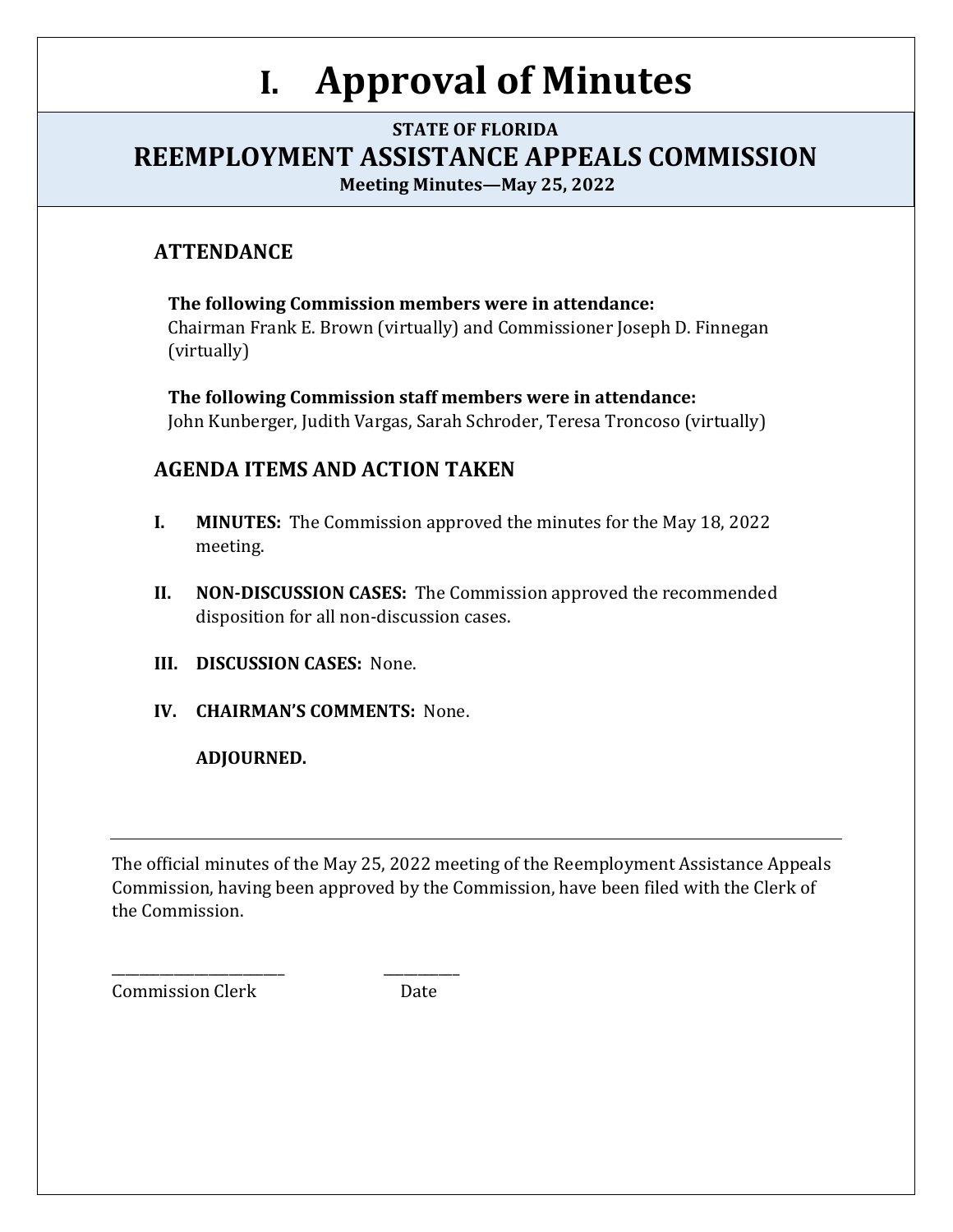## **II. Non-Discussion Cases**

## A. Merit Cases

| <b>Affirm Employer Cases</b> |  |  |
|------------------------------|--|--|
| $ 01.22 - 00617 $            |  |  |

| <b>Affirm Claimant Cases</b> |             |             |             |             |
|------------------------------|-------------|-------------|-------------|-------------|
| $01.22 - 00445$              | 02.22-00606 | 03.22-00448 | 04.22-00618 | 05.22-00619 |
| 06.22-00620                  | 07.22-00621 | 08.22-00622 | 09.22-00623 | 10.22-00624 |
| 11.22-00625                  | 12.22-00465 |             |             |             |

**Reverse Employer Cases**

**Reverse Claimant Cases**

**Vacate and Remand Employer Cases**

**Vacate and Remand Claimant Cases** 01. 22-00438

**Dismiss Employer Cases**

**Dismiss Claimant Cases**

**Affirm in Part/Reverse in Part Employer Cases**

**Affirm in Part/Reverse in Part Claimant Cases**

## B. Jurisdictional Cases

**Dismiss Employer Cases**

#### **Dismiss Claimant Cases**

|                                                             |  | $\mid$ 01, 22-00754 $\mid$ 02, 22-00671 $\mid$ 03, 22-00672 $\mid$ 04, 22-00673 $\mid$ 05, 22-00674 |  |
|-------------------------------------------------------------|--|-----------------------------------------------------------------------------------------------------|--|
| $\mid$ 06. 22-00675 $\mid$ 07. 22-00710 $\mid$ 08. 22-00711 |  |                                                                                                     |  |

*These attachments may be supplemented prior to the meeting.* 2